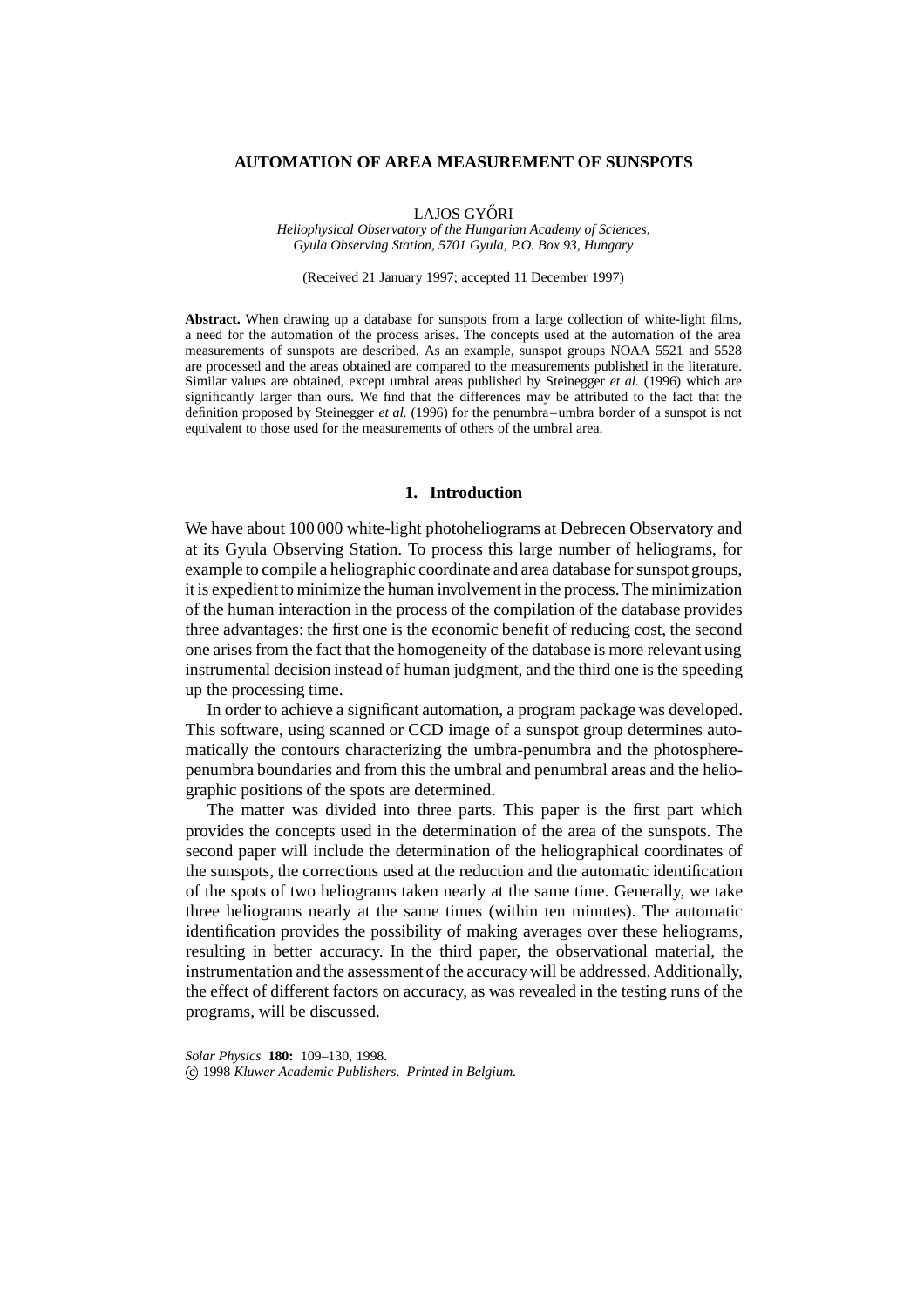To digitize a photograph usually two devices are used: an image scannerwhich is suitable for digitizing large images but usually distorts the image in an unpredictable way (depending on the quality of its step motor) or a CCD camera.

We use an 8-bit CCD camera (the image size is  $768 \times 576$  pixels) to digitize a sunspot group on our photoheliogram. The diameter of the full-disc solar image on our photoheliogram is about 100 mm. The scale of the digitized image is about  $0.25''$  pixel<sup>-1</sup>.

If we had a suitable scanner then whole photographic image (not only a sunspot group) of the Sun should be digitized and, in this case, the digitized image would be suitable for obtaining the global heliographic coordinates of the sunspots without using any other instrument. But if we have only the digitized image of a sunspot group (as in the case of a CCD camera) then, for positioning this image on the Sun, it is necessary to determine the center and the radius of the photoheliogram and the position of some spots (at least three) with a coordinate measuring instrument.

If we want to determine the area of a sunspot then first we must answer the question: what is a sunspot? Here, we are not interested in the physical properties of a sunspot but rather in the properties of its image. If we have a look at an image containing a sunspot group then we can observe two essential features of the spots: they are darker then the surrounding photosphere and they have borders (that is the change of the intensity from its photospheric value to the spot value takes place within a relatively short distance).

On the basis of the above-mentioned properties of the sunspot, the method for area determination of the sunspots can be divided into two main categories: the method using only the lower intensity of the sunspots (in this paper this method will be addressed as a threshold method) and the method making use both of their lower intensity and the gradient of the intensity of the sunspot image (this one will be referred to as a border method).

Threshold methods: these methods use a prescribed threshold intensity value (cutoff value) to decide whether an image point belongsto a spot or not (in fact two threshold values are prescribed, one for the penumbra and one for the umbra). On the basis of how the cutoff values are determined, these methods can be divided into two groups. The first group uses cutoff values inferred from statistical studies of the spot-to-photosphere intensity ratios (Chapman and Groisman, 1984; Chapman *et al.*, 1989; Brandt *et al.*, 1990). Chapman and Groisman (1984) adjusted a cutoff value forintensity of penumbra so that a general agreement between areas published in SGD and their own area measurements should hold. Chapman *et al.* (1989) tried to put the threshold method on a firm basis, incorporating the essence (the large intensity gradient) of the border method into it. They found that the intensity of the steepest descent at the outer edge of the penumbra is at 8.5% below the photospheric value. But this goal can be achieved only on a statistical basis because according to our experience (see Section 5 of this paper) the intensities of the borders of different spots (especially in case of the umbrae) are different.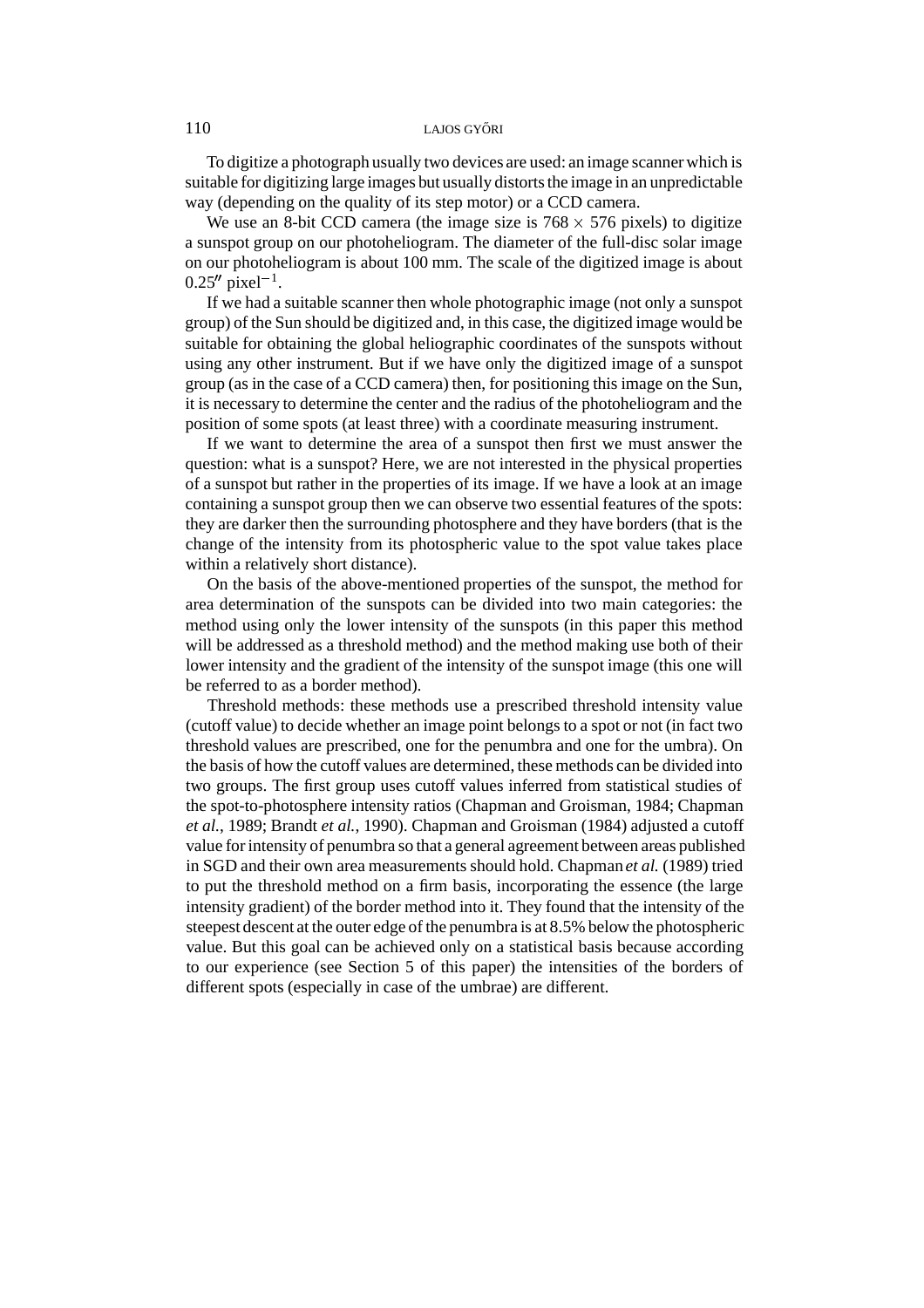The second group of the threshold method tries to determine the cutoff values for penumbra and umbra, utilizing some properties of the histogram and the cumulative frequency diagram of the image of the sunspot group Steinegger *et al.* (1996). We shall return to this method in Section 5 of this paper.

Border methods: here, at first the borders of the spots are determined, making use of the sensitivity of the eye to the abrupt changes in the intensity in an image. The following methods can be put here. In Debrecen Observatory the video image of a sunspot group is used to measure its area. An isodensity line is fitted to the edge of the spot. This is achieved by changing the intensity of the isodensity line until the best fit (according to the judgment of the measurer) is obtained (Dezső, Gerlei, and Kovacs, ´ 1987). The spot areas in the *Greenwich Photoheliograph Results* (De La Rue, 1869) were measured using a glass plate with accurately ruled squares in contact with photographic film. The numbers of the squares contained in a sunspot were counted and transformed into area on the solar disc. The methods using sunspot drawings can also be placed among the border methods.

The border methods presented above for area determination of the sunspots are time consuming, tiresome and demand a lot of attention. These may be the reasons why the observational materials for sunspots piled up in observatories all over the world are, for the most part, unprocessed. The reasons which have given impetus to the measurements of the heliographic coordinate and area of the sunspots at the beginning of these measurements are still valid. In fact, the comparison of the sunspot areas with the high accuracy measurements of the solar constant might yield new results in the field of solar-terrestrial relations.

In the light of the above-mentioned facts it would be useful to work out a method which, making use of the image processing techniques, automates the border method of the areal measurement of the sunspots.

## **2. Basic Concepts**

The first idea that comes to mind when solving the task of looking for boundaries in an image is the use of the gradient image. High values for the gradient indicate the presence of a border, an abrupt change in the gray-level value. But the trouble with the gradient image in our case is that the gradients along the boundaries (photosphere–penumbra, umbra–penumbra) do not represent a contiguous, clearly cut closed line mainly due to filamentary structure being present in a sunspot group. Some manipulation of the gradient image, such as global and local thresholding (see Section 4.4 for the definition of these terms), may help but does not solve the problem. This situation can be easily seen in Figures 1–3. Although, it cannot be directly interpreted as photosphere–penumbra and umbra–penumbra boundaries, the gradient image contains a lot of information about these boundaries, as can be seen by comparing the gradient image (Figures  $1-3$ ) with the original image (Figures 5 and 6). This information can be exploited as follows: let us assign a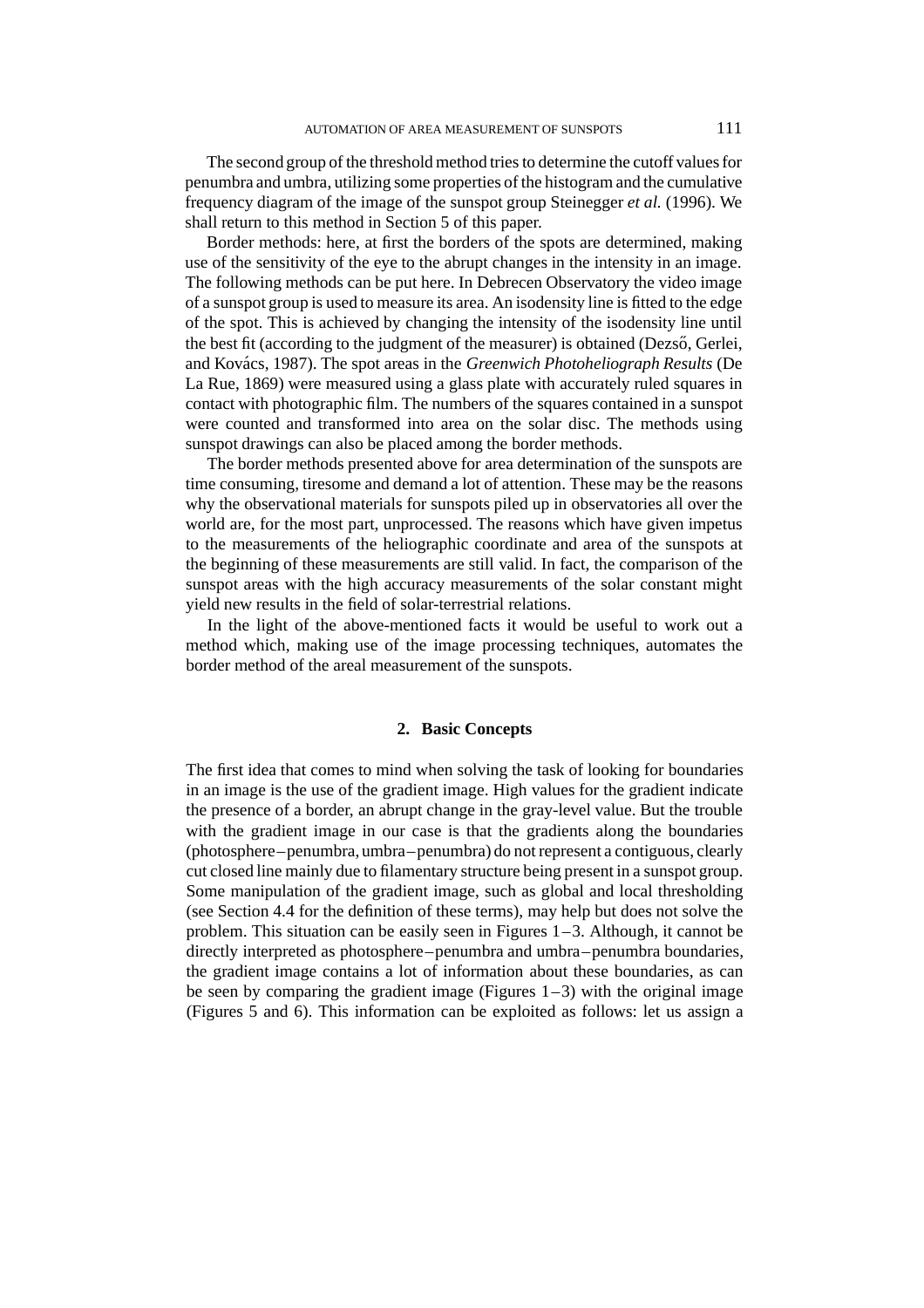

*Figure 1*. Gradient image of sunspot group in NOAA region 5528 (15 June 1989, 07:43:03 UT).

gradient value to every intensity contour of the image by summing up the gradient values along the points of the contour (the term contour means here an isodensity line) and dividing the sum by the numbers of the contour points. Let AGAC (average gradient along contour) denote this value.

It is reasonable to choose the contour having maximum AGAC among the contours of a spot as the umbra–penumbra boundary of the spot. This will be the guide line for finding the umbra–penumbra boundary, although, in some cases it must be modified. Similarly the contour having the first local maximum (counted from the photosphere) in AGAC among the contours of a spot can be taken as the photosphere–penumbra boundary of the spot, although, this definition must also be modified in some cases. As an example Figure 4 plots the AGAC values along the intensity contours of spot S of sunspot group in NOAA region 5528 (see Figures 5 and 6 for spot S).

### **3. Overview of the Algorithm**

The outline of the processing scheme is as follows:

– Checking theCCD image.By taking too large a transillumination, it is possible to burn in (to overilluminate) the umbra and so to distort the spot boundaries. Here,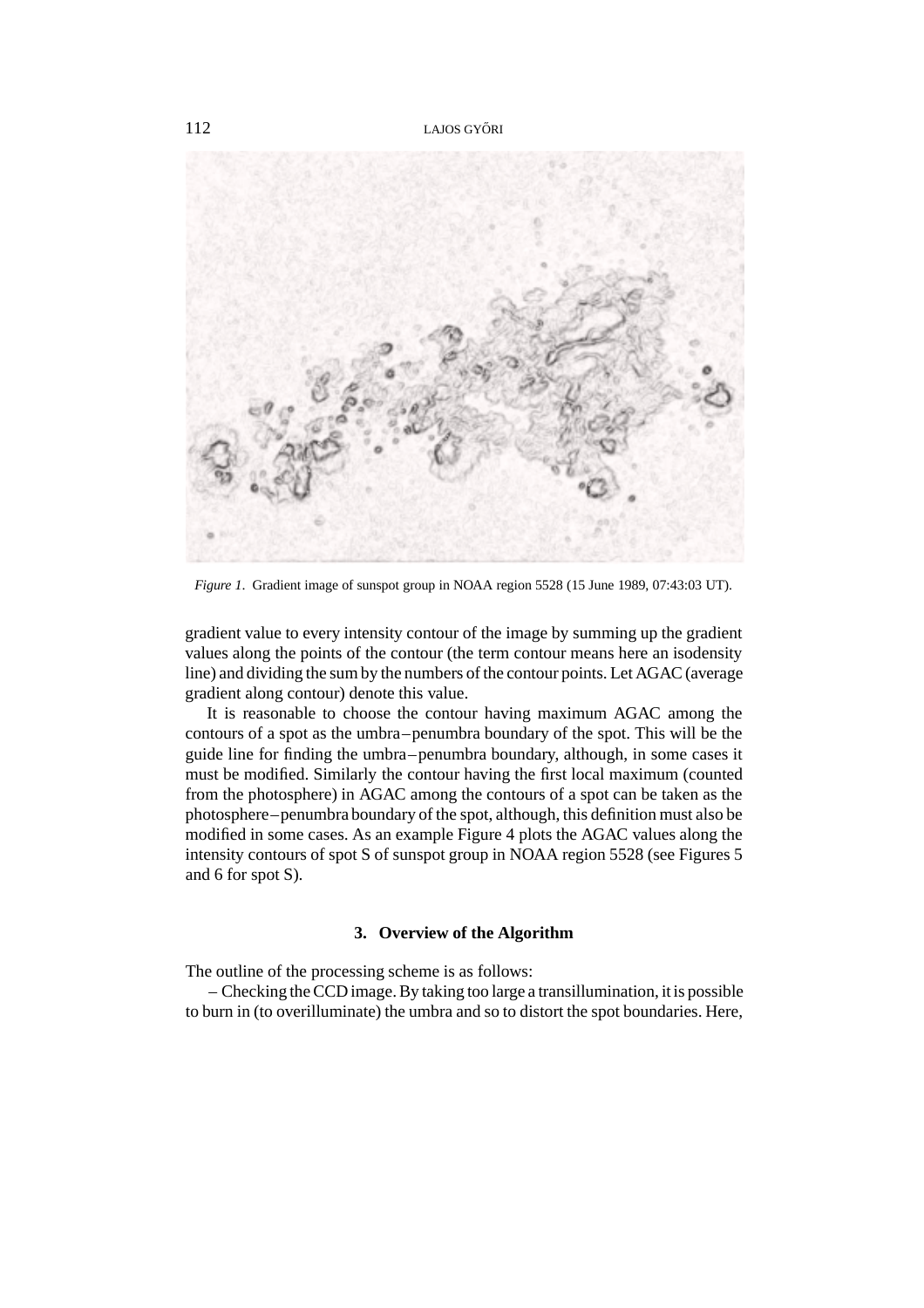

*Figure 2*. Same as Figure 1, but with global thresholding. The threshold value is the average photospheric gradient of the image.

using the histogram of the image, this overillumination is checked. Additionally, as we shall see later, if the spot is near the solar limb, the CCD image must be properly oriented relative to the limb to make allowance for limb darkening correction. This proper orientation is checked as well.

– Filtering out cross-threads. For orientation purpose, two spider lines are placed in the primary focus of the heliograph. It must be checked that these lines are in the image and if so, they must be filtered out.

– Background correction. This is used to correct for the unevenness of the transillumination used in taking the CCD image of a sunspot group and for the sensitivity distribution of the CCD array.

– Limb-darkening correction. The limb darkening of the solar disc distorts the contours belonging to a given intensity (gray level), so it must be corrected for.

– Fourier filtering the image. To increase the sharpness(especially in bad seeing conditions) of the boundaries of the spots it is useful to do some spatial frequency manipulation of the image.

– Determining the *Beginning Intensity Level*. Our CCD images have 256 intensity levels. To determine the intensity contours of the image it is reasonable to begin with the level close to the level of the penumbra–photosphere boundaries but slightly below it. This is the *Beginning Intensity Level* of the processing.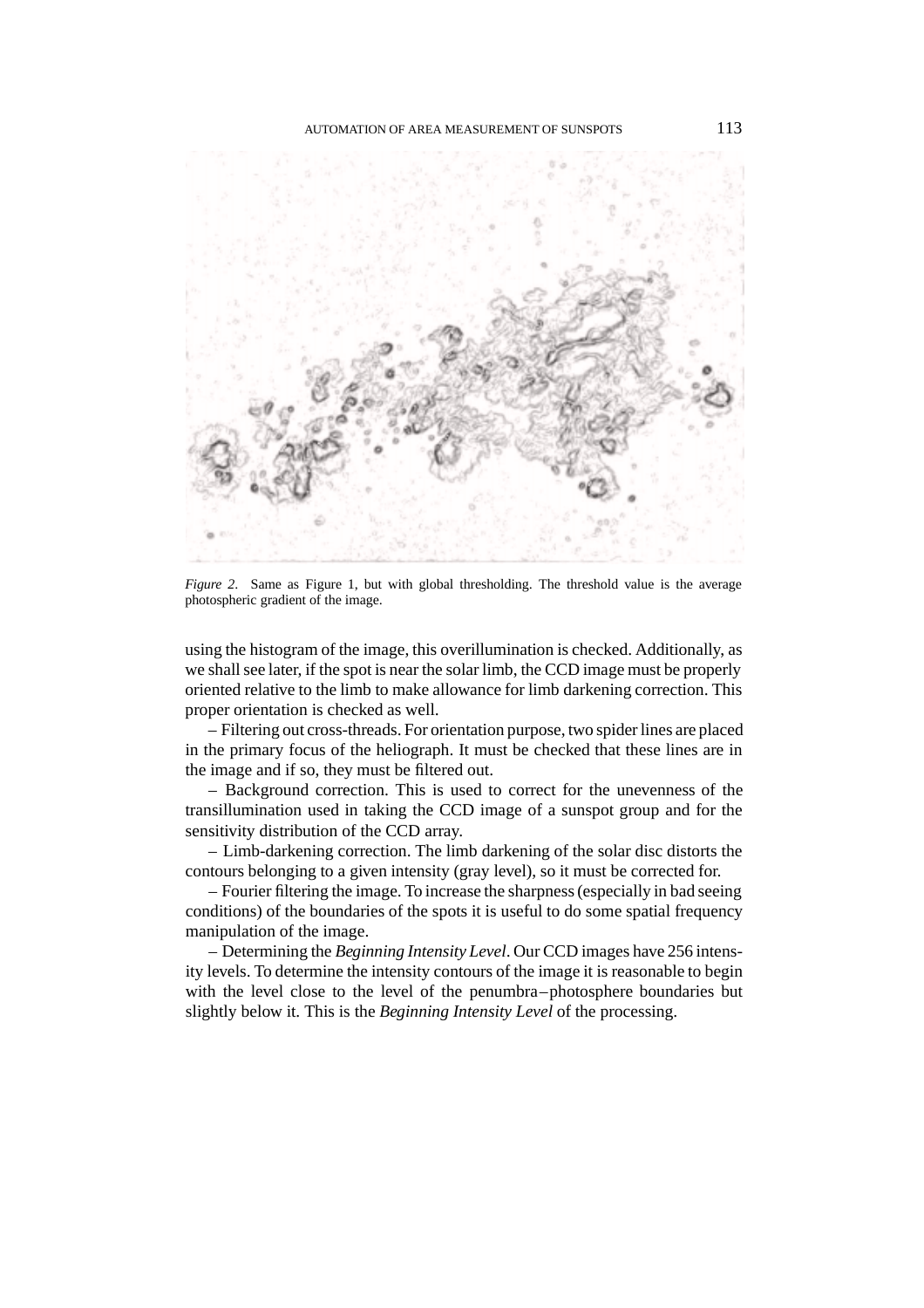

*Figure* 3. Same as Figure 2, but applying a local thresholding with a  $3 \times 3$  environment.

– Determining the gradient image.

– Determining each contour of every intensity level below the *Beginning Intensity Level*. Here, the AGAC value belonging to the contour is also determined.

– Determining the contours belonging to a *Local Minimum* or a *Local Maximum*. Every *Local Minimum* and *Local Maximum* is determined, and a subset of the contourset determined above is assigned to a *Local Maximum* or a *Local Minimum* of the image. Two subsets belonging to two *Local Minima*, of course, may contain common contours if the two *Local Minima* have merged at the intensity level of these contours.

– Filtering out *Dark Penumbral Filaments*, *Granular Local Minima* and *Bright Regions*. Not every local minimum in the image of a sunspot group is a spot. It can be a *Dark Penumbral Filament* – an unusually dark region between bright penumbral filaments – or a *Granular Local Minimum*, i.e., a real dark granule or one caused by the seeing. *Bright Regions* in a sunspot penumbra show up as *Local Maxima*. They must be handled separately and their areas (if their intensities are near to that of the photosphere) must be subtracted from the penumbral area.

– Determining the penumbral boundaries of the spots.

– Determining the umbral boundaries of the spots.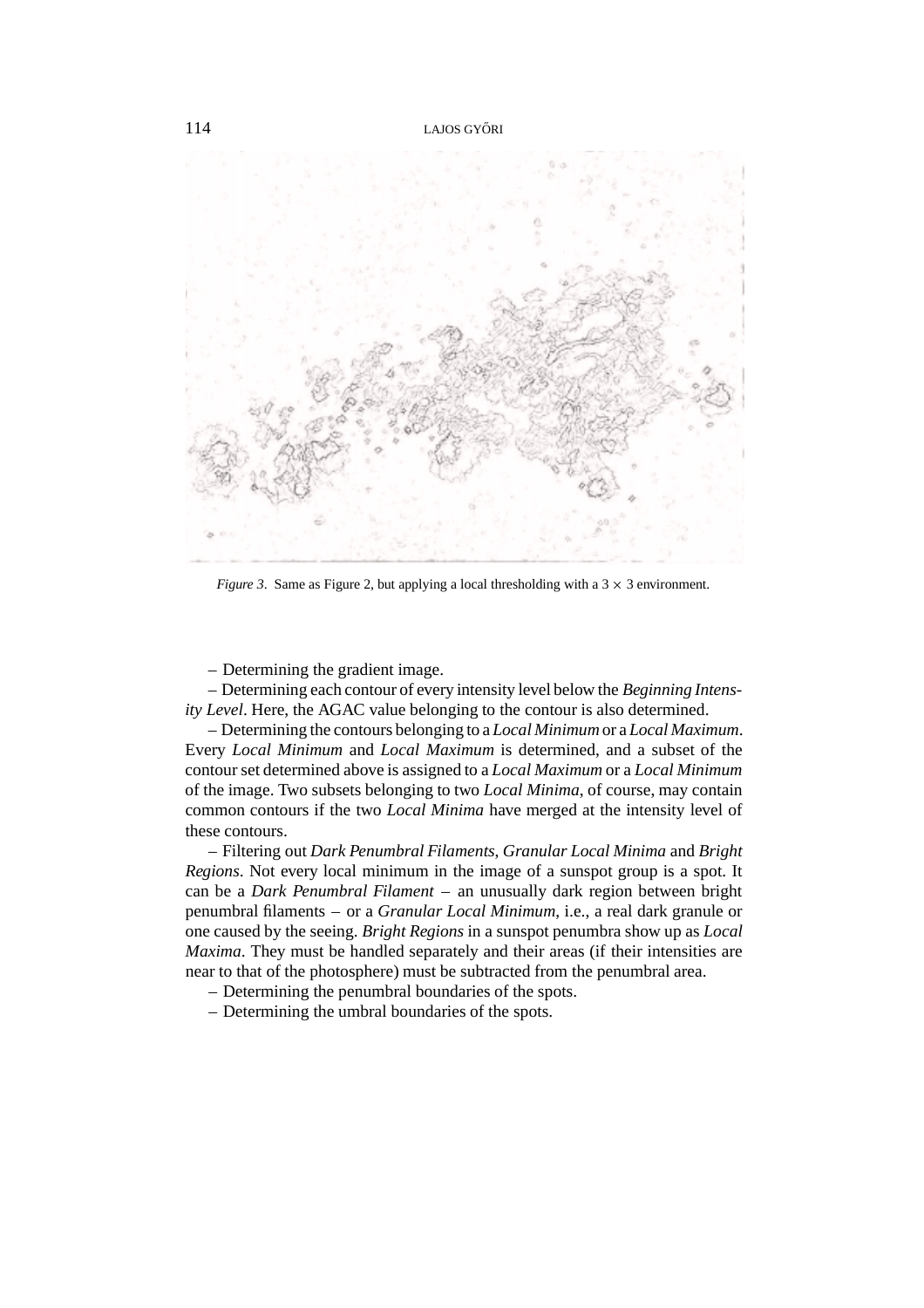

*Figure 4*. AGAC (average gradient along contour) versus intensity of the contour for spot S shown in Figures 5 and 6. The intensity contour corresponding to the first local maximum is the photospherepenumbra boundary, and the intensity contour corresponding to the global maximum is the penumbra –umbra boundary of spot S. The other local maxima in the figure reflect inner structures in the penumbra and umbra. Note: As the inverse image is used to determine the boundary contours of the spots, thus, the photosphere is at the lower intensities and the umbra is at the higher ones.

– Merging *Local Minima* having the same *Umbra–Penumbra Boundary* into one umbra.

– Up to now, we considered the boundaries of the spots as iso-density lines, but sometimes different parts of a boundary could belong to different iso-density lines. To take into account this fact, a correction is applied to the boundaries of the spot.

– Determining the umbral and penumbral areas and centers of gravity of the spots. This is done by determining the pixels inside the boundary contour. Here, the area of the *Bright Regions* having the intensity of the photosphere inside a penumbra are subtracted from the total area of the spot.

In the next sections a little more detailed description of some steps of the algorithm are addressed.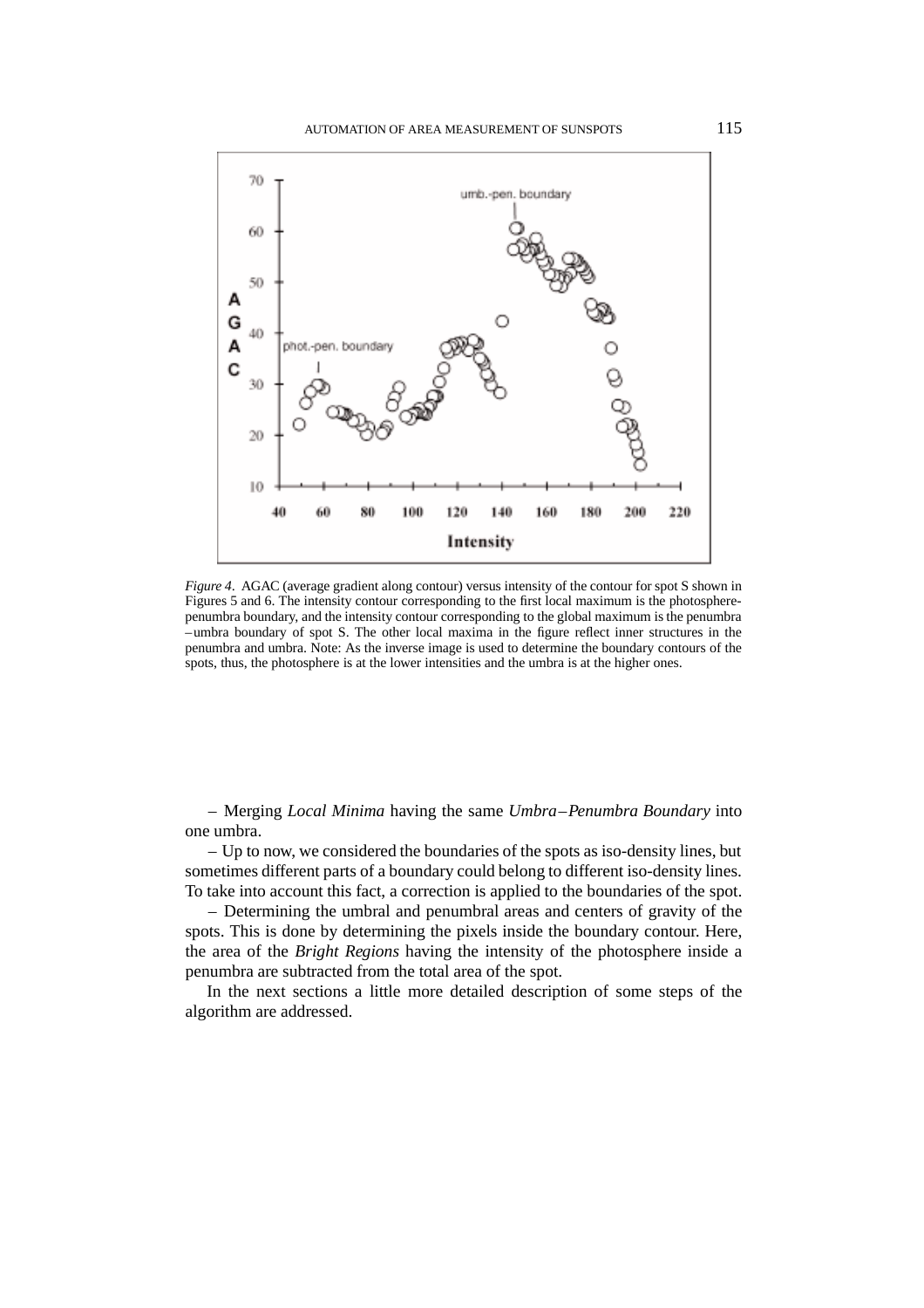

*Figure 5*. NOAA region 5528 (15 June 1989, 07:43:03 UT).

## **4. Discussion of the Steps of the Algorithm**

## 4.1. CORRECTION FOR LIMB DARKENING

To correct a sunspot group for limb darkening, two methods are used. If the sunspot group is farther than 100 arc sec from the limb, then the limb darkening over a spot group can be approximated by a plane. From the CCD image of the spot group the position of this plane can be determined, and after that the correction for limb darkening can be done.

When the sunspot group is near the limb (within 100 arc sec) the CCD image is taken in such a way that the columns of the image are parallel to the tangent of the solar limb at the spot group (an accuracy of about five degrees, of the parallelism is enough). Having made corrections for faculae, the average of the profile of the first and the last rows of the image (of course care is taken not to have spots on the edges of the image) represents fairly the limb darkening along the other rows of the image as well, thus they can be used to correct it.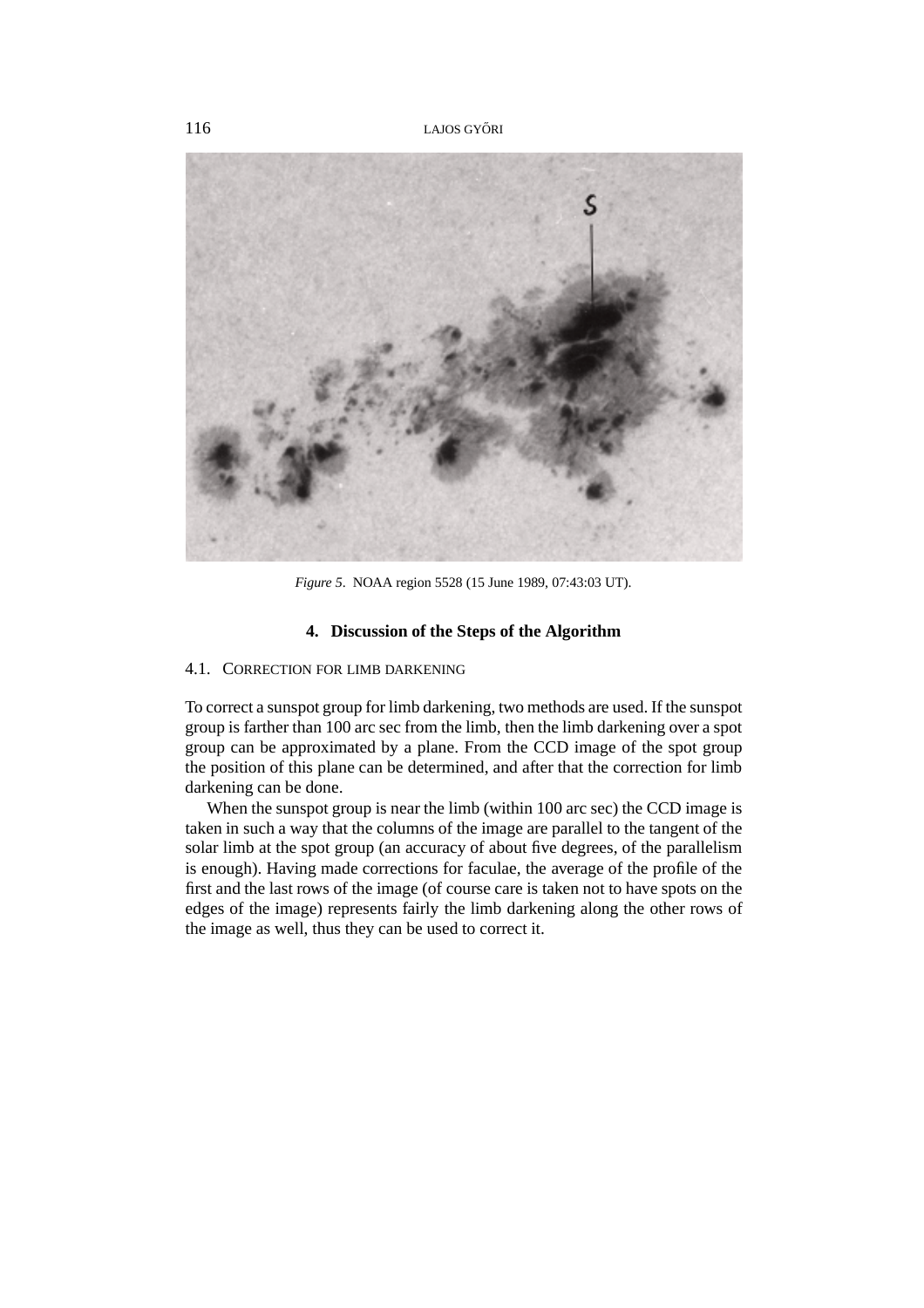

*Figure 6*. Same as Figure 5, but under-exposed, when taking the photographic copy of the original photoheliogram, to make the umbra structure more visible.

#### 4.2. FOURIER FILTERING

The purpose of the Fourier filtering is to enhance the borders (photosphere–penumbra, penumbra–umbra) of the sunspots. The very short spatial wavelengths are attenuated to decrease noise in the image. It is known (Frieden, 1979) that the simple expedient of decreasing a finite band of the image spectral value at frequencies centered about the origin will result in an enhanced output. For this reason, long wavelengths and the zero spatial frequency are also attenuated. Attenuation of the long wavelengths has also the effect of decreasing the unevenness of the illumination remaining after background and limb darkening corrections. The short wavelengths are amplified to emphasize boundaries.

Figure 7 shows the multiplication factor,  $q(\lambda)$ , as a function of the spatial wavelength,  $\lambda$ , with which the corresponding Fourier component of the image is multiplied. This function is obtained by prescribing the values of the function at five wavelengths and connecting them with straight lines. The five prescribed points (best suited to our observations) are: (0.25,0); (1,1); (2,1.8); (3,1); (194,0.8). The first number in the data pairs is the spatial wavelength given in arcsecs and the second one is the multiplication factor for this wavelength. We have chosen the maximum value for the gain factor at wave length  $2''$  because the diffraction limit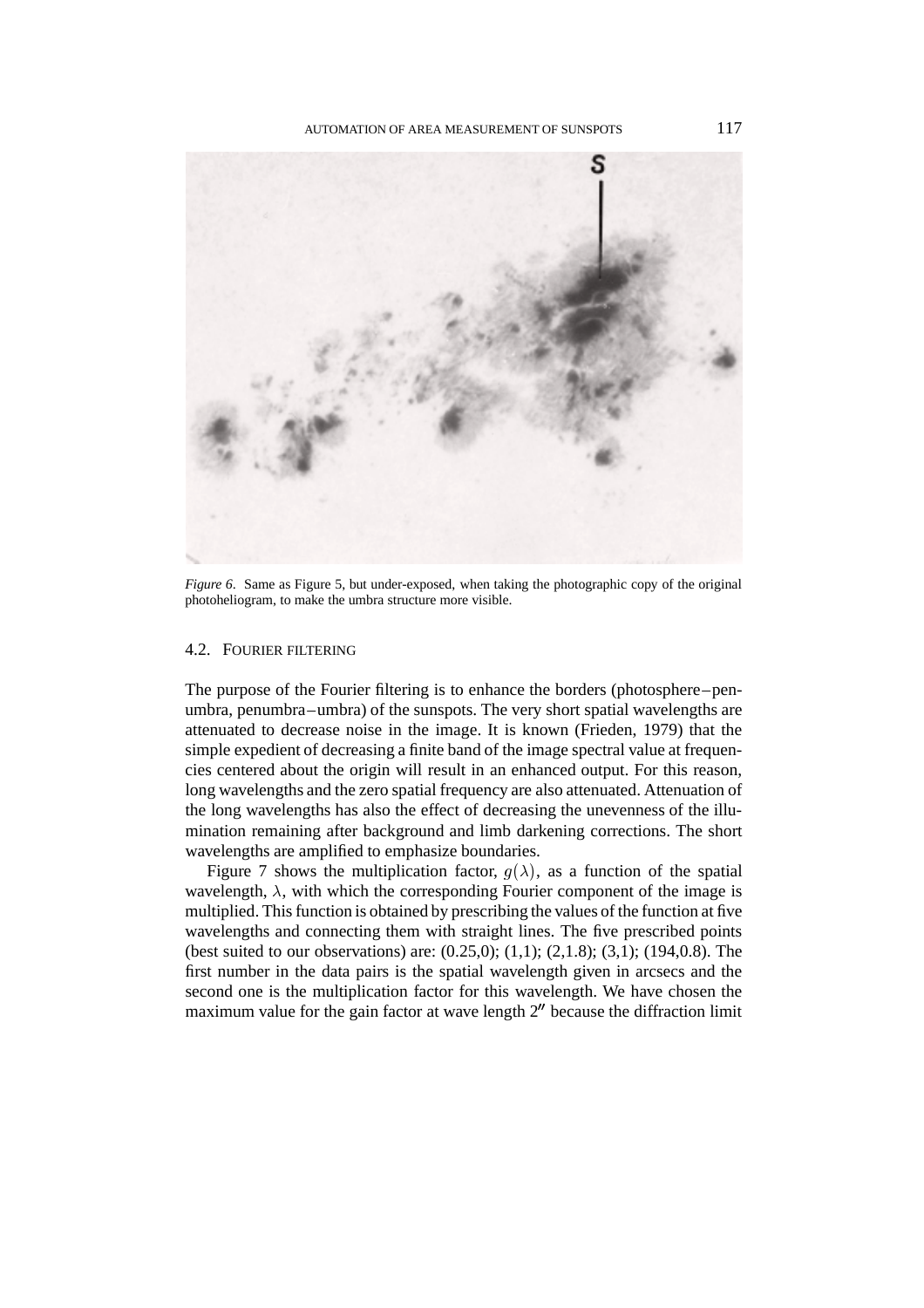

*Figure* 7. The factor  $q(\lambda)$  with that the corresponding Fourier component of the image is multiplied versus the spatial wavelength,  $\lambda$ .

for our photoheliograph is about  $1$ <sup>"</sup>. The zero spatial frequency of the image is attenuated by the factor 0.5.

#### 4.3. BEGINNING INTENSITY LEVEL

Using the edge columns and rows of the image, the intensity level and the standard deviation of the photosphere is determined (provided that there are no spots on the edges of the image). Subtracting twice the standard deviation from the photospheric level, a preliminary beginning level of intensity for processing is obtained. If the numbers of the contours belonging to this intensity (i.e., the numbers of the preliminary penumbrae) are larger than a prescribed value then the beginning intensity value is decreased until the number of the contours obtained are smaller than the prescribed value. So, we achieve the result that the beginning intensity level of the processing is near enough to the intensity of the penumbra–photosphere boundary.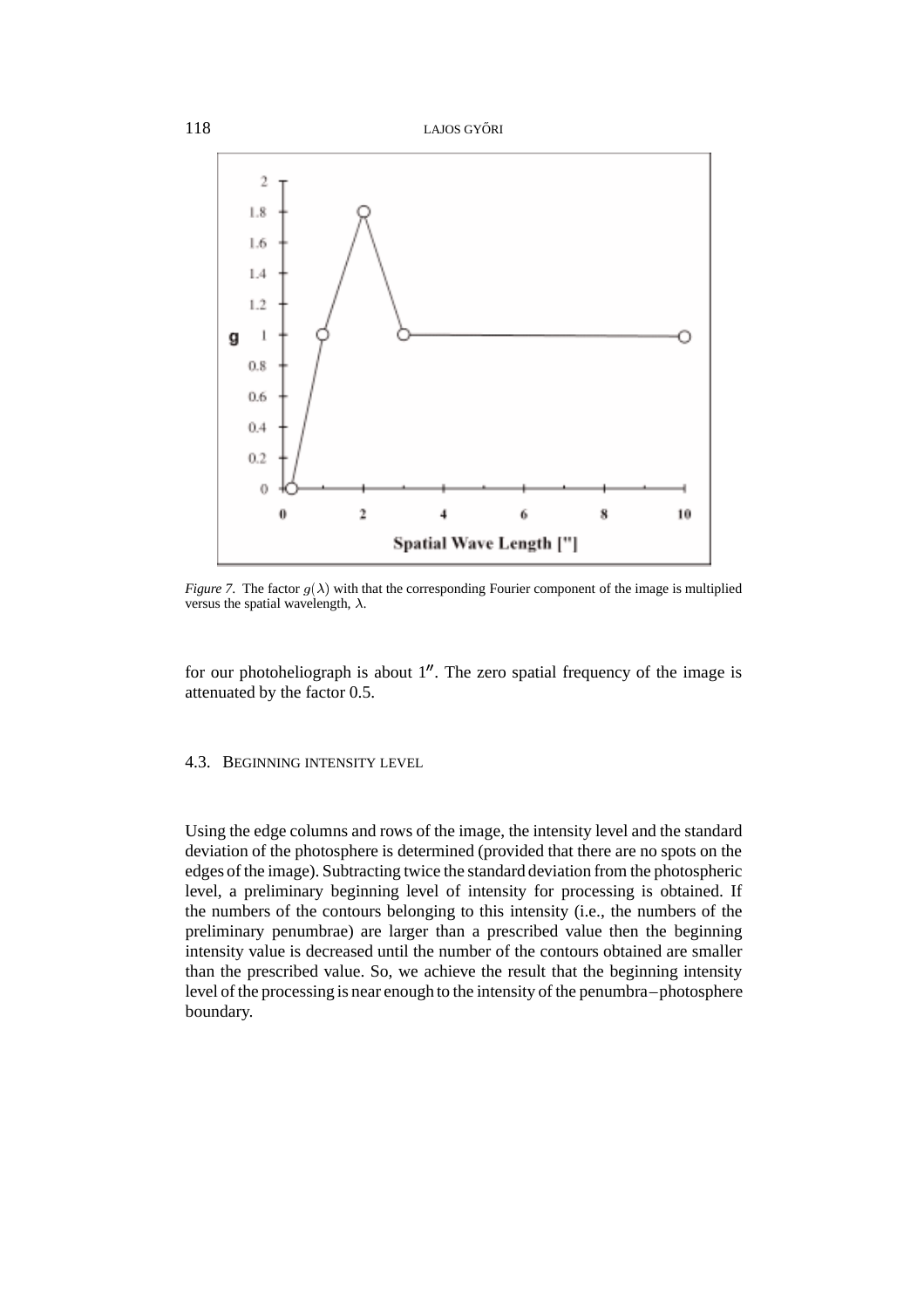

*Figure* 8. Comparison of the measurements for spot area As (penumbra + umbra) measured in units of  $10^{-6}$  solar hemispheres of the sunspot group in NOAA region 5521 from different observatories.

## 4.4. GRADIENT IMAGE

To determine the AGAC value belonging to an intensity contour, we need the gradient image. To approximate the gradient in the case of a discrete function, we used the method suggested by Sobel (Tennenbaum *et al.*, 1969). But before using the gradient image we try to remove the gradient values that do not belong to a sunspot border. To get rid of the photospheric noise, a global thresholding is applied using the average gradient value of the photosphere as a threshold value, i.e., if the gradient value in an image point is lower than the threshold value, then the gradient of this point is set to zero. Comparing Figure 1 with Figure 2 it can be seen that a part of the surplus gradients (not representing a spot border) is removed. If we apply a local thresholding (i.e., retaining the gradient value of a pixel only if it is a local maximum inside a prescribed environment of the pixel in question) then further success can be achieved in removing the surplus gradients from the gradient image as can be seen by comparing Figure 2 with Figure 3.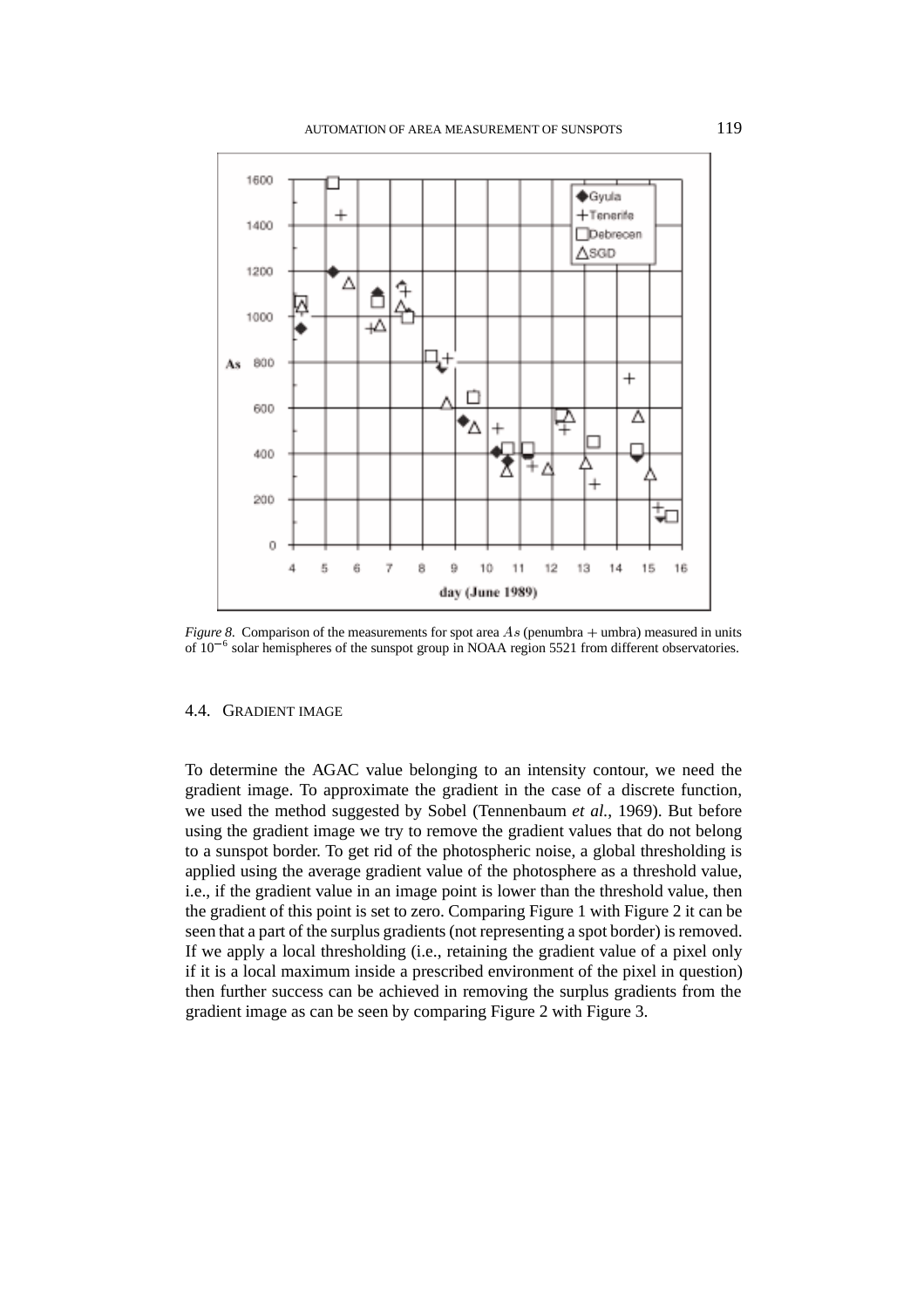



*Figure* 9. Comparison of the measurements for umbral area  $Au$  measured in units of  $10^{-6}$  solar hemispheres of sunspot group in NOAA region 5521 from different observatories.

Not only the magnitude of the gradient is determined but also its orientation. For the determination of the average gradient along an intensity contour, the gradient is weighted by a factor determined from the angle between the direction of the gradient and the tangent to the intensity contour.

# 4.5. FILTERING OUT *Dark Penumbral Filaments, Granular Local Minima*, AND *Bright Regions*

Some dark lanes between the penumbral filaments in a sunspot group with a welldeveloped umbra can be so dark and so wide that it is picked up by the program as a *Local Minimum*. Since this lane is not as dark as an umbra and its boundary is not as sharp as the boundary of an umbra, using these properties, they may be filtered out. Note, that using only the criteria for the intensity of the umbra to filter out *Dark Penumbral Filaments*, the penumbral spots (spots above the intensity of the umbra) would also be filtered out.

The level of the intensity where the processing begins is somewhere between the intensity of the photosphere and the intensity of the penumbra-photosphere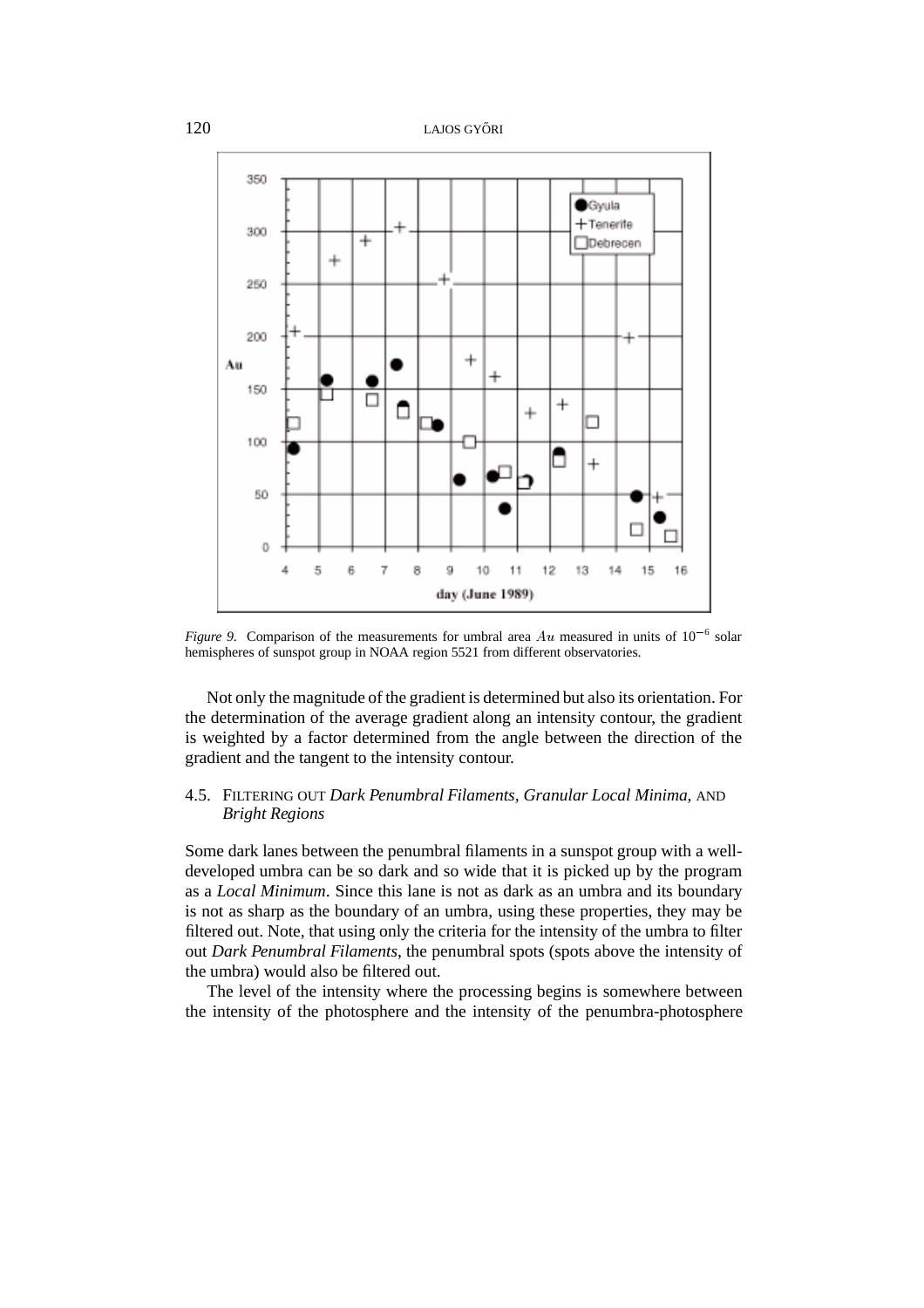

*Figure 10.* Comparison of the measurements for spot area As measured in units of  $10^{-6}$  solar hemispheres (penumbra + umbra) of the sunspot group in NOAA region 5528 from different observatories.

boundary, so some of the darker granulae are picked up by the program as *Local Minima*. To filter out *Granular Local Minima* it is necessary to determine the difference between *Granular Local Minima* and pores. For this purpose, the following method is used. *Local Minima* having small area are singled out and their average intensity and the standard deviation of their intensity is determined. Subtracting twice the standard deviation from the average intensity, an intensity criterion for *Granular Local Minima* is obtained. Using the AGAC values of the largest spots in the spot group, a gradient criterion for *Granular Local Minima* can also be set up. This criterion says: if the maximum AGAC value of a *Local Minimum* does not reach a certain percentage of the average AGAC value belonging to the penumbraphotosphere boundary of some well developed spots then the *Local Minimum* is a *Granular Local Minimum*.

The contour of a *Bright Region* (photospheric material inside a penumbra) at a given intensity level is inside another contour belonging to the same intensity level. Using this feature of the *Bright Regions*, they are managed separately from the *Local Minima*. If the intensity of a *Bright Region* is below the intensity of the *Penumbra–Photosphere Boundary* of the spot containing the *Bright Region*, then the area of the *Bright Region* is subtracted from the total area of the spot.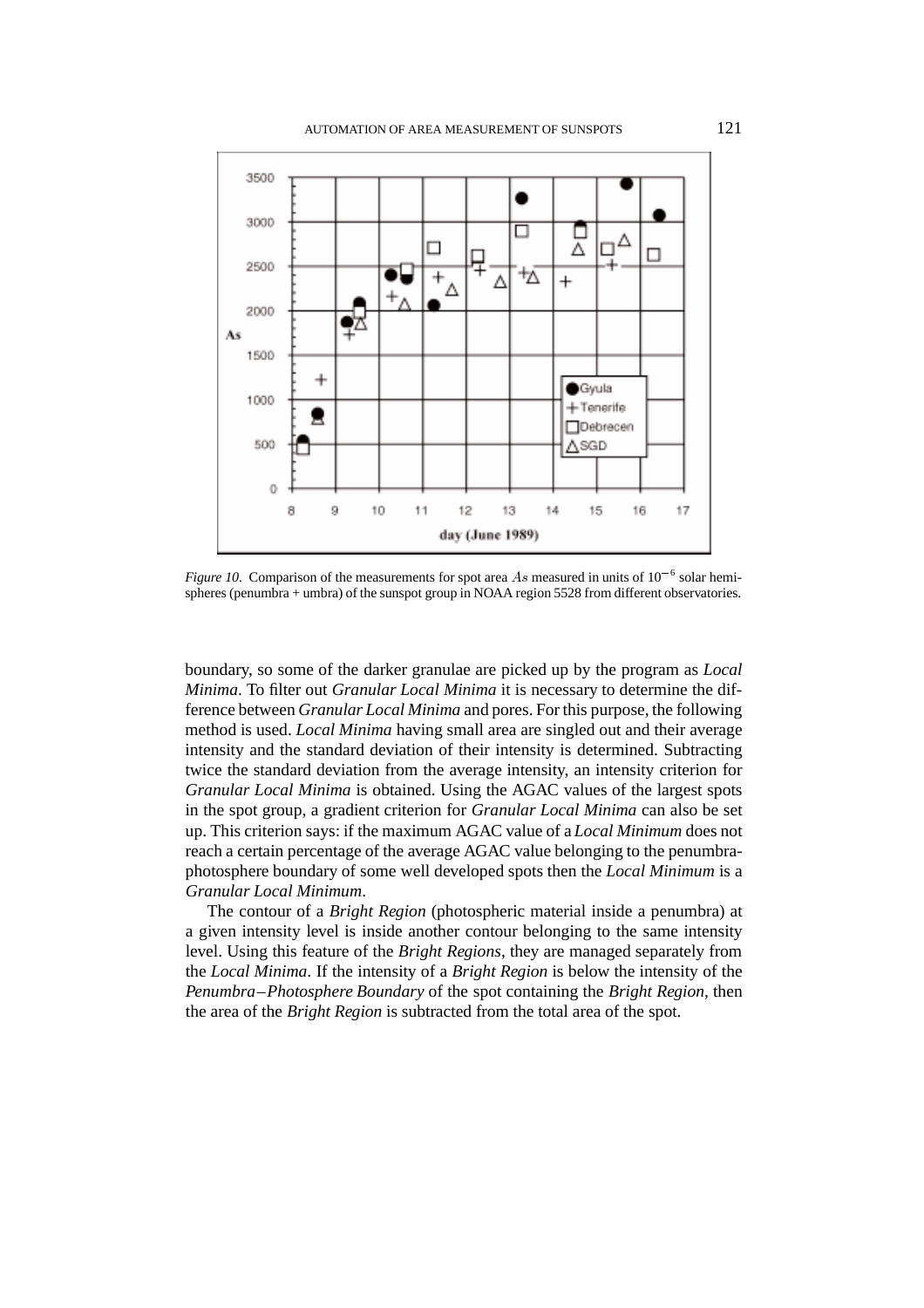



*Figure 11.* Comparison of the measurements for umbral area Au measured in units of  $10^{-6}$  solar hemispheres of sunspot group in NOAA region 5528 from different observatories.

It may sometimes happen that a *Granular Local Minimum* or a *Dark Penumbral Filament* is not filtered out (we are not too severe in specifying the parameters directing the filtering processes to avoid filtering out pores as well). But this is no problem because we have three heliograms taken nearly at the same times (within ten minutes) and only those spots are retained which are contained in all three heliograms.

4.6. DETERMINATION OF THE *Penumbra–Photosphere Boundary* OF THE SPOTS

The determination of the *Penumbra–Photosphere Boundary* of the *Local Minima* comprises the following steps:

– Those *Local Minima* having the same last contour (numbering of the contours of an *Local Minimum* begins from the umbra) are united into a preliminary penumbra.

– Inside a preliminary penumbra, the *Local Minimum* with minimum intensity (*Minimum Intensity Spot*) is ascertained.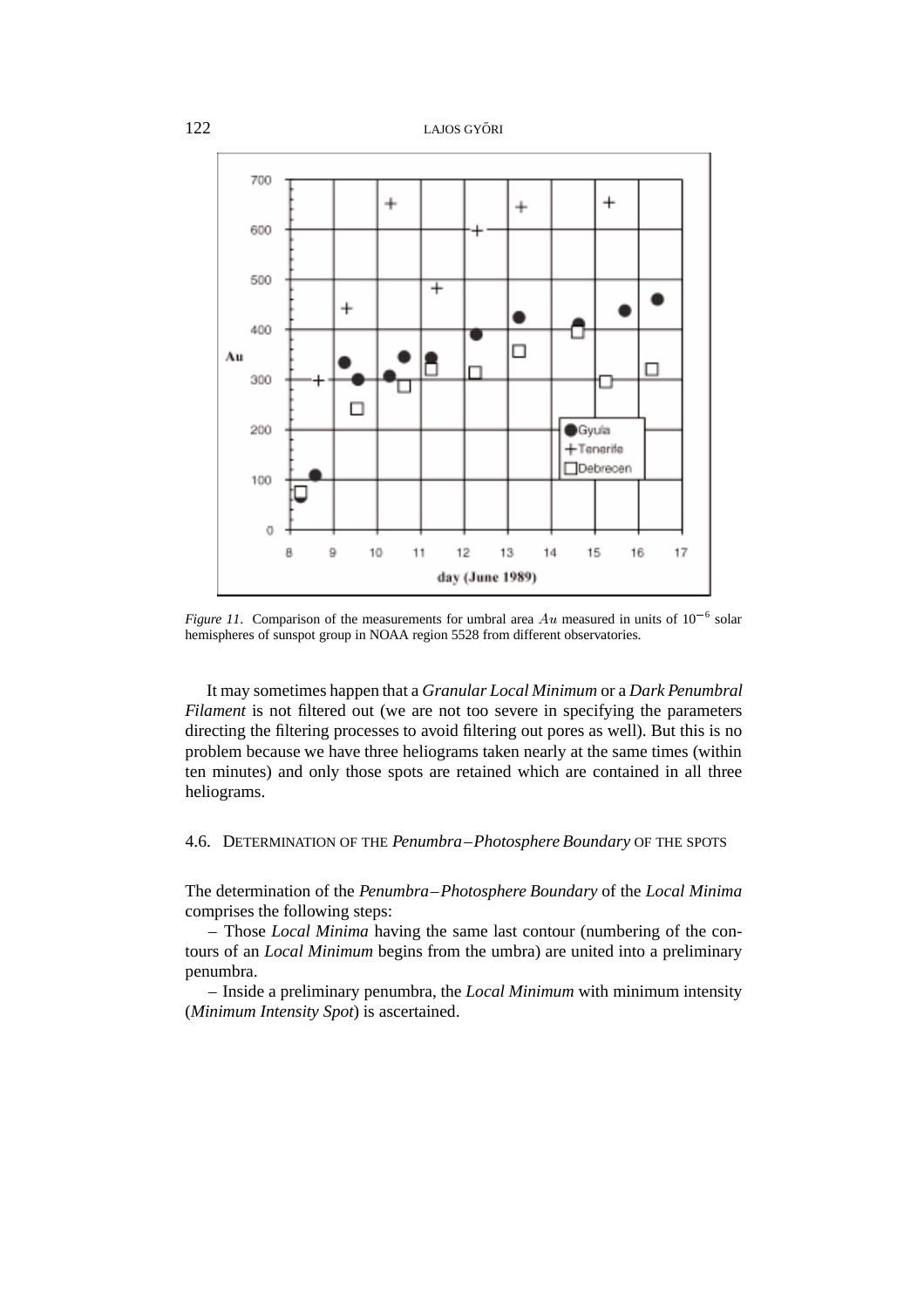

*Figure 12*. Cumulative frequency diagram for the sunspot group in NOAA region 5528 (15 June 1989, 07:43:03 UT). Straight lines were fitted to the penumbral and umbral parts of the diagram, and from their intersection a cutoff value for umbral intensity was derived. Note: to determine the cumulative frequency diagram we used the inverse image, so, the photosphere is at the lower intensities and the umbra is at higher ones.

– The contour representing the *Penumbra–Photosphere Boundary* of the *Minimum Intensity Spot* is determined, using the concepts mentioned before.

– If, in addition to the *Minimum Intensity Spot*, there is a *Local Minimum* (or there are *Local Minima*) in a preliminary penumbra, then, at the determination of the *Penumbra–Photosphere Boundary* of this *Local Minimum*, two cases are considered. If the contour representing the *Penumbra–Photosphere Boundary* of the *Minimum Intensity Spot* is among the contours of the *Local Minimum* in question, then this contour will also be the *Penumbra–Photosphere Boundary* of the *Local Minimum*, otherwise the relative separation contour with respect to the *Minimum Intensity Spot*, of the *Local Minimum* will be the *Penumbra–Photosphere Boundary* of the *Local Minimum*. In the latter case, of course, the preliminary penumbra is separated into two penumbrae. The explanation of the second case is that the *Penumbra–Photosphere Boundary* of a small spot very near to a large spot can have higher intensity than the *Penumbra–Photosphere Boundary* of the large one.

As defined before, the *Penumbra–PhotosphereBoundary* of a *Minimum Intensity Spot* is the contour with the first local maximum (counted from the photosphere) in AGAC among the contours of the spot. But sometimes (especially in bad seeing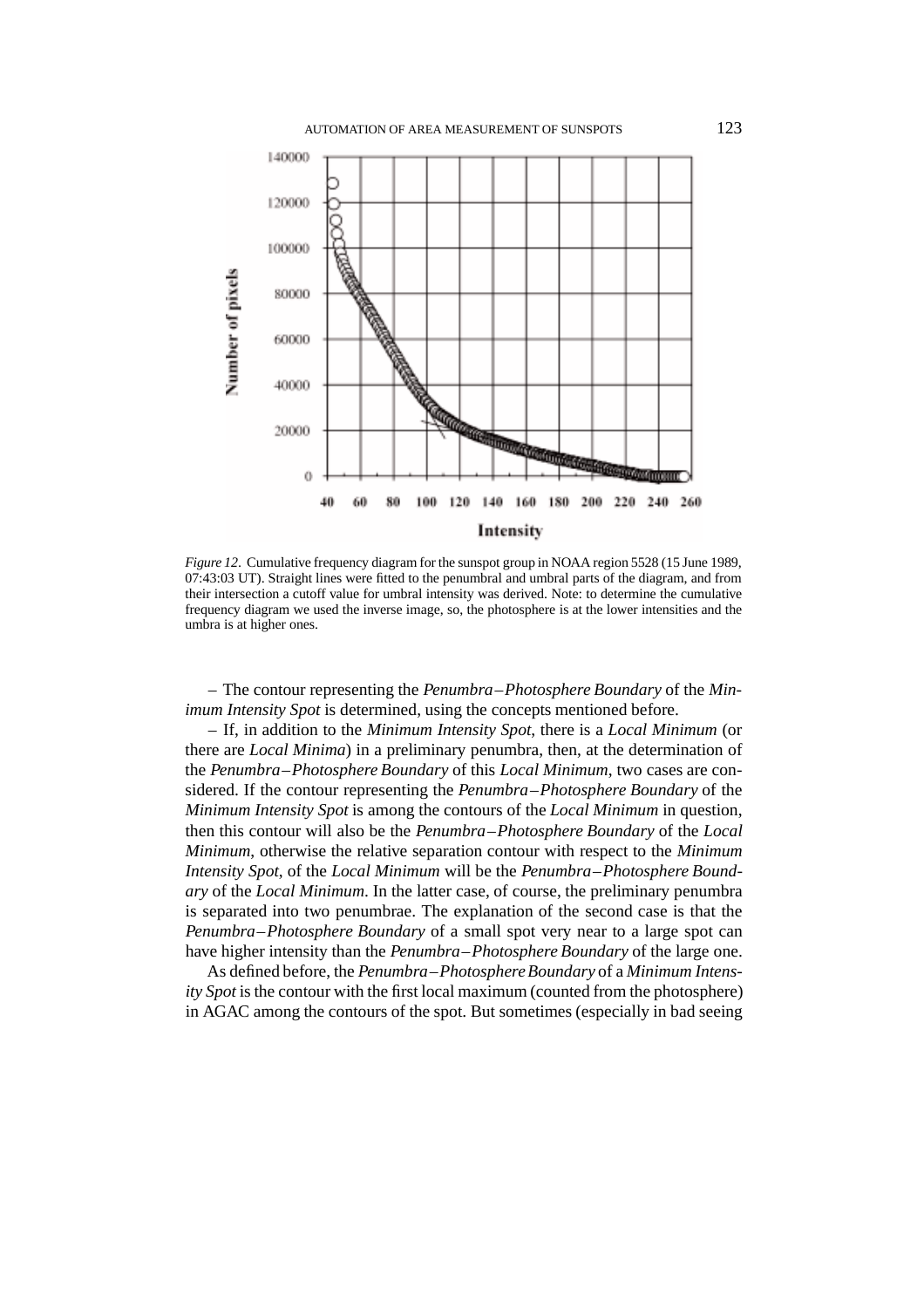

*Figure 13*. Contours corresponding to intensity level 107 are superimposed on the image of sunspot group (NOAA 5528, 15 June 1989, 07:43:03 UT).

conditions), there is no local maximum of the AGAC on the contours of the penumbra. In this case, the contour having the largest rate of the change of the AGAC from one contour to the next is chosen as the *Penumbra–Photosphere Boundary* of the *Minimum Intensity Spot*.

## 4.7. DETERMINATION OF THE *Umbra–Penumbra Boundary* OF THE SPOTS

The *Umbra–Penumbra Boundary* of a *Local Minimum* was defined as the contour with maximum AGAC among the contours of the *Local Minimum*. But this definition can only be taken as a preliminary definition of the *Umbra–Penumbra* Boundary and needs some refinement. If the *Umbra–Penumbra Boundary* of a *Local Minimum* (denoted by A) contains the *Umbra–Penumbra Boundary* of another *Local Minimum* (denoted by B) then this means that (at the level of the intensity of the *Umbra–Penumbra Boundary* of *Local Minimum* A) *Local Minimum* B and *Local Minimum* A were the same spot, but after the separation *Local Minimum* B had sharper border than *Local Minimum* A. In this case the preliminary *Umbra– Penumbra Boundary* is taken as *Umbra–Penumbra Boundary* for *Local Minimum* B and the separation contour of *Local Minimum* A with respect to *Local Minimum* B is taken asthe *Umbra–Penumbra Boundary* for *Local Minimum* A. If the prelim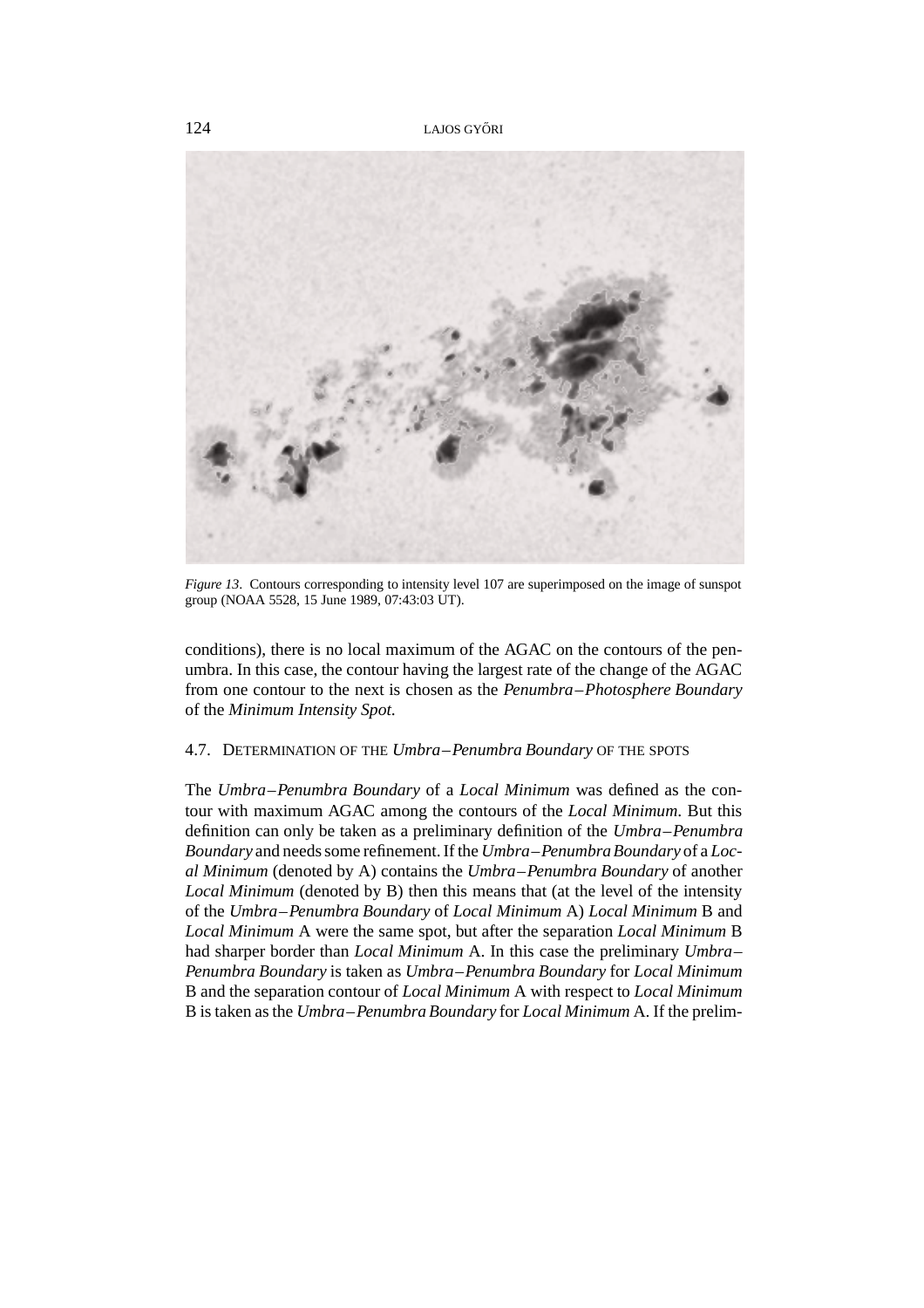inary *Umbra–Penumbra Boundary* of *Local Minimum* A contains the preliminary *Umbra–Penumbra Boundary* of several *Local Minima* then the innermost relative separation contour of *Local Minimum* A is taken as *Umbra–Penumbra Boundary* for *Local Minimum* A.

Another modification of the preliminary *Umbra–PenumbraBoundary* of a *Local Minimum* is needed when the intensity level of the *Local Minimum* preliminary *Umbra–PenumbraBoundary* is higher then the level prescribed for a *Local Minimum* to be an umbra. According to the paper of Beck and Chapman (1993) the umbral boundary intensity is about 65 percent of the intensity of the photosphere. To use this information about the intensity of the umbra we must try to transform our CCD intensity into real intensity on the Sun. The intensity of a point on the Sun's surface becomes the intensity on the CCD image due to the following processes:

First, the light coming from the Sun's surface causes silver deposition on the film. The connection between the intensity i of the light and the density  $\rho$  of the silver deposition (in the linear portion of the  $D - \log E$  curve of the film) is (Andrews and Hunt, 1977)

$$
k\rho = \gamma \ln it + D_0 \,,\tag{1}
$$

where  $\gamma$  is the gamma of the film, t is time of the exposure, and k and  $D_0$  are constant parameters.

Then, the Sun's film image is transilluminated. The connection between the incident  $I_i$  and the transmitted  $I_t$  intensity of the light is

$$
I_t = I_i \exp(-k\rho) \tag{2}
$$

Last, the transmitted intensity is converted to a CCD intensity by the CCD camera. In the case of linear connection between the transmitted intensity and the CCD intensity  $x$  the transformation between them is

$$
I_t = ax + b \t{,} \t(3)
$$

where *a* and *b* are constants specified for the CCD camera.

Using relations (1), (2), and (3), the connection between the relative intensities of the photosphere on the CCD image and on the Sun can be written

$$
x/x_p = (1 - x_0/x_p)(i/i_p)^{\gamma} + x_0/x_p,
$$
\n(4)

where  $x_p$  is photospheric intensity on the CCD image,  $i_p$  is the intensity of the photosphere on the Sun and  $x_0 = -b/a$ .

There are two problems with using this formula to determine the maximum intensity level acceptable for an umbra. The first one is practical: we do not know the exact value of gamma because it changes from photoheliogram to photoheliogram depending markedly on the conditions during development (Kitchin, 1984).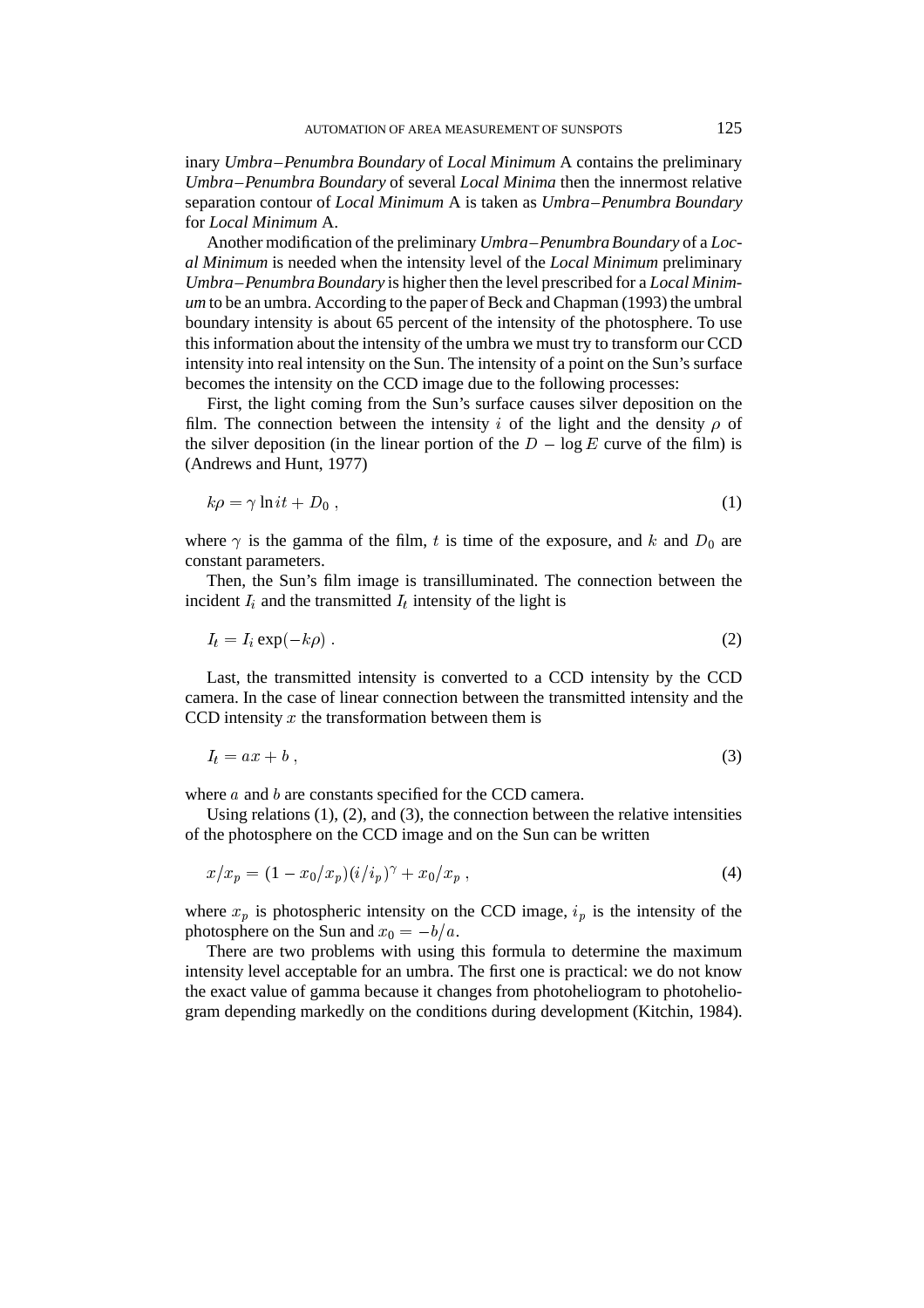The second one is conceptual: according to our practice the *Umbra–Penumbra Boundaries* of the pixels in a sunspot group can have different intensity levels. But, fortunately, we only need the maximum intensity level for an umbra to decide whether a spot can be an umbra (the boundary of the umbra is not based on intensities but on gradients). Thus, we determine a preliminary maximum intensity level for umbrae using an average gamma and the relative intensity (65% of the photospheric intensity) of the umbra boundary on the Sun, and afterwards this value is increased by an amount obtained from experience to get the maximum acceptable umbral intensity level. Using this method of prescribing the maximum umbral level, sometimes, it can occur that a penumbral spot is regarded as an umbra.

If the intensity of the preliminary *Umbra–Penumbra Boundary* of a *Local Minimum* is higher than the maximum prescribed umbral intensity level, then we go back on the contours of the *Local Minimum* until the prescribed maximum intensity level for the umbra is reached and the contour obtained this way will be the *Umbra–Penumbra Boundary* of the *Local Minimum*. If the prescribed maximum intensity level for the umbra can not be reached, the *Local Minimum* is taken as a penumbral spot with zero umbral area.

## 4.8. MERGING *Local Minima* HAVING THE SAME *Umbra–Penumbra Boundary* INTO ONE UMBRA

During the life of a sunspot group an umbra can break up into several umbrae or sometimes nearby umbrae can merge into one umbra. How does the program manage this process? In our approaches the umbra–penumbra boundary is a line with maximum gradient value. So, if two (or more) *Local Minima* have the same contour as an *Umbra–Penumbra Boundary* this means that they have already merged or they have not yet separated. Following this line of argument, *Local Minima* having the same contour as the umbra–penumbra boundary are merged into one umbra. But the merging is only done from the areal viewpoint (the merged *Local Minima* have a common umbral area determined by the common boundary). From the viewpoint of the heliographic coordinate, the *Local Minima* comprising an umbra are handled separately; their centers of gravity, from which their heliographic coordinates are ascertained, are determined by using their separation contours.

In our interpretation, the term spot means a local minimum (a pixel representing the center of gravity of a sunspot) retained after different filtering mechanisms in a sunspot group. A spot can be a penumbral one if its intensity is not low enough or can be an umbral one if it is inside an umbra. A spot is specified by three data: its position, the umbra that contains it and the penumbra that contains it. The hierarchy of notations spot, umbra and penumbra is as follows: a penumbra contains umbrae and an umbra contains spots.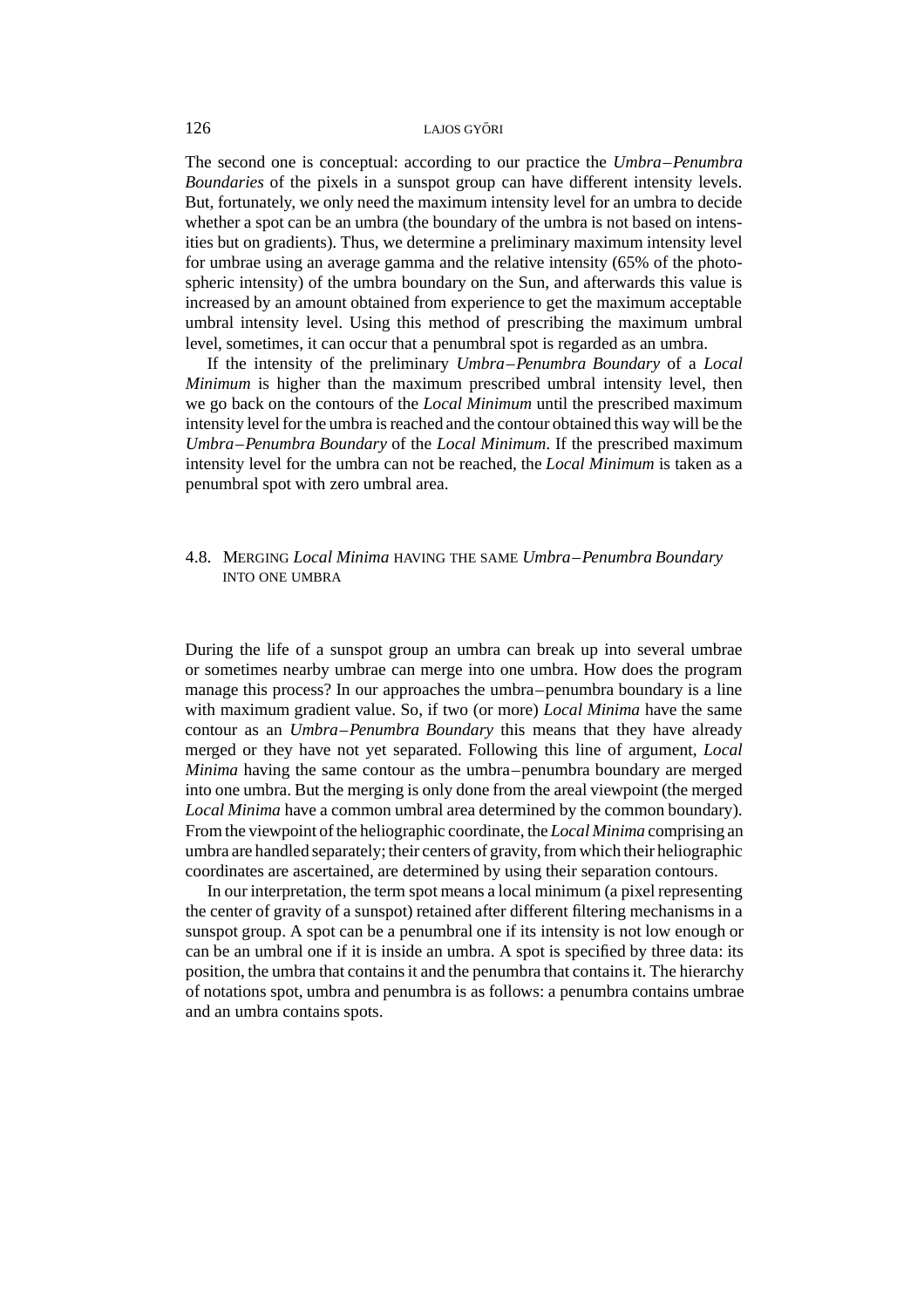#### Table I

Area differences between other and Gyula measurements in percentage of the Gyula measurement and in units of  $10^{-6}$  solar hemisphere (m.h.) for sunspot groups in NOAA regions 5521 and 5528

| Observatory               | Mean  |        | Stand, dev. |      |
|---------------------------|-------|--------|-------------|------|
|                           | $\%$  | m.h.   | $\%$        | m.h. |
| Spot area (penumbra+umbra |       |        |             |      |
| Tenerife                  | 6     | $-93$  | 27          | 358  |
| Debrecen                  | 6     | 26     | 13          | 274  |
| SGD                       | 4     | $-119$ | 40          | 278  |
| Umbral area               |       |        |             |      |
| Tenerife                  | 101   | 141    | 68          | 70   |
| Debrecen                  | $-11$ | $-27$  | 28          | 43   |

#### 4.9. IMPROVEMENT OF THE BOUNDARY OF THE UMBRA AND THE PENUMBRA

According to the definitions given earlier, the boundaries(*Penumbra–Photosphere Boundary* and *Umbra–Penumbra Boundary*) are iso-density lines. There are large sunspot groups with very complicated inner structure. It can occur with this kind of sunspot that different parts of the penumbral border of the spot have different intensities. The seeing can also give rise to changesin the intensity of the boundary of a spot. To make allowances for these, the boundary obtained above is divided into intervals and the average gradient along an interval is compared to the values of the average gradient along similar intervals of the neighboring intensity contours of the boundary and the interval of the boundary is replaced by the one having the maximum average gradient value.

# **5. Results**

To assess the reliability of the method proposed here, areas for the sunspot groups in NOAA region 5521 and 5528 were determined and compared with the results from Tenerife (Steinegger et al., 1996), from Debrecen (Kálmán and Gerlei, 1994) and from *Solar Geophysical Data* Bulletin (*SGD*). Following Steinegger *et al.* (1996) we used the largest SGD value from different observatories per day and sunspot groups. The details of this comparison can be seen in Figures 8–11. Asthe scatter in the area measurements for sunspots depends on the area itself, it is expedient to use the percentage difference in the area measurements for statistical purposes (i.e. the area differences between Gyula and other measurementsin percentage of the Gyula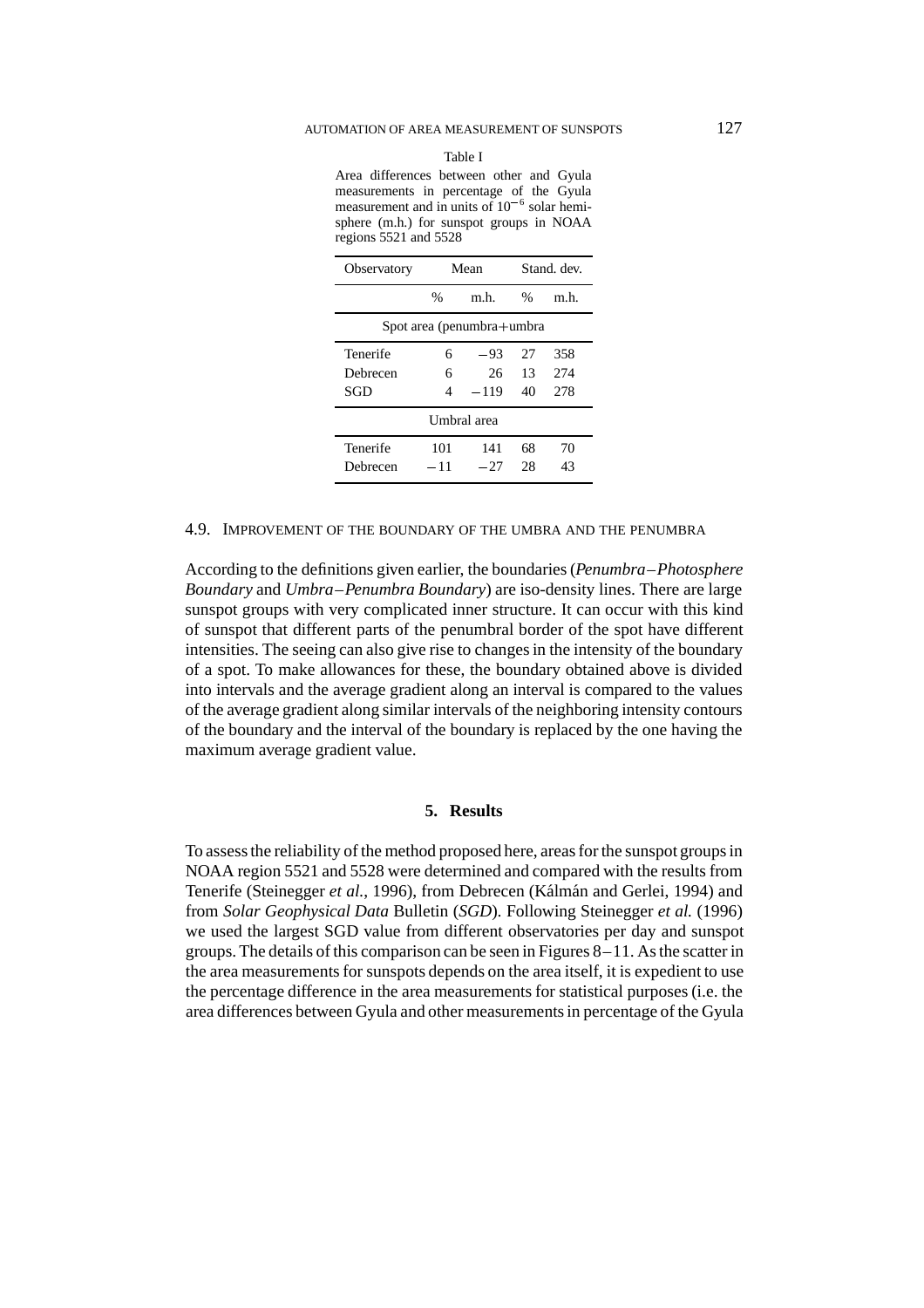

*Figure* 14. Border contours (umbral and penumbral) obtained by the method suggested in this paper are superimposed on the image of sunspot group (NOAA 5528, 15 June 1989, 07:43:03 UT).

measurement are used here). Table I provides the summarizing statistics which expressthe main aspect of the comparison of the different spot area measurements. No definite differences were found in the mean of the percentage differences of the spot areas but the scatter is significant especially in the case of the SGD.

The umbral areas obtained by Steinegger *et al.* (1996) are about 100% larger than those measured by us. In order to clarify this discrepancy we followed the method described in their paper. For this purpose we used the sunspot group in NOAA region 5528 (15 June 1989). First we determined the cumulative frequency diagram for the sunspot group (see Figure 12). The lines fitted to the umbral and the penumbral parts of the diagram intersect at intensity level 107. In Figure 13 the contours corresponding to intensity level 107 are superimposed on the sunspot group. Figure 14 shows the border contours (umbral and penumbral) obtained by the method proposed by us. Figures 13 and 14 are printed versions of the images on the computer screen and after printing the quality of the image has changed for the worse. For this reason and to it make easier to judge the goodness of the fit of the contours to the borders of the spots, two photographic copies (one of them is underexposed to make the umbra structure more visible) of the original photoheliograms are provided (Figures 5 and 6). Comparing Figures 13 and 14 we can see that the umbral contours obtained using the method suggested by Steinegger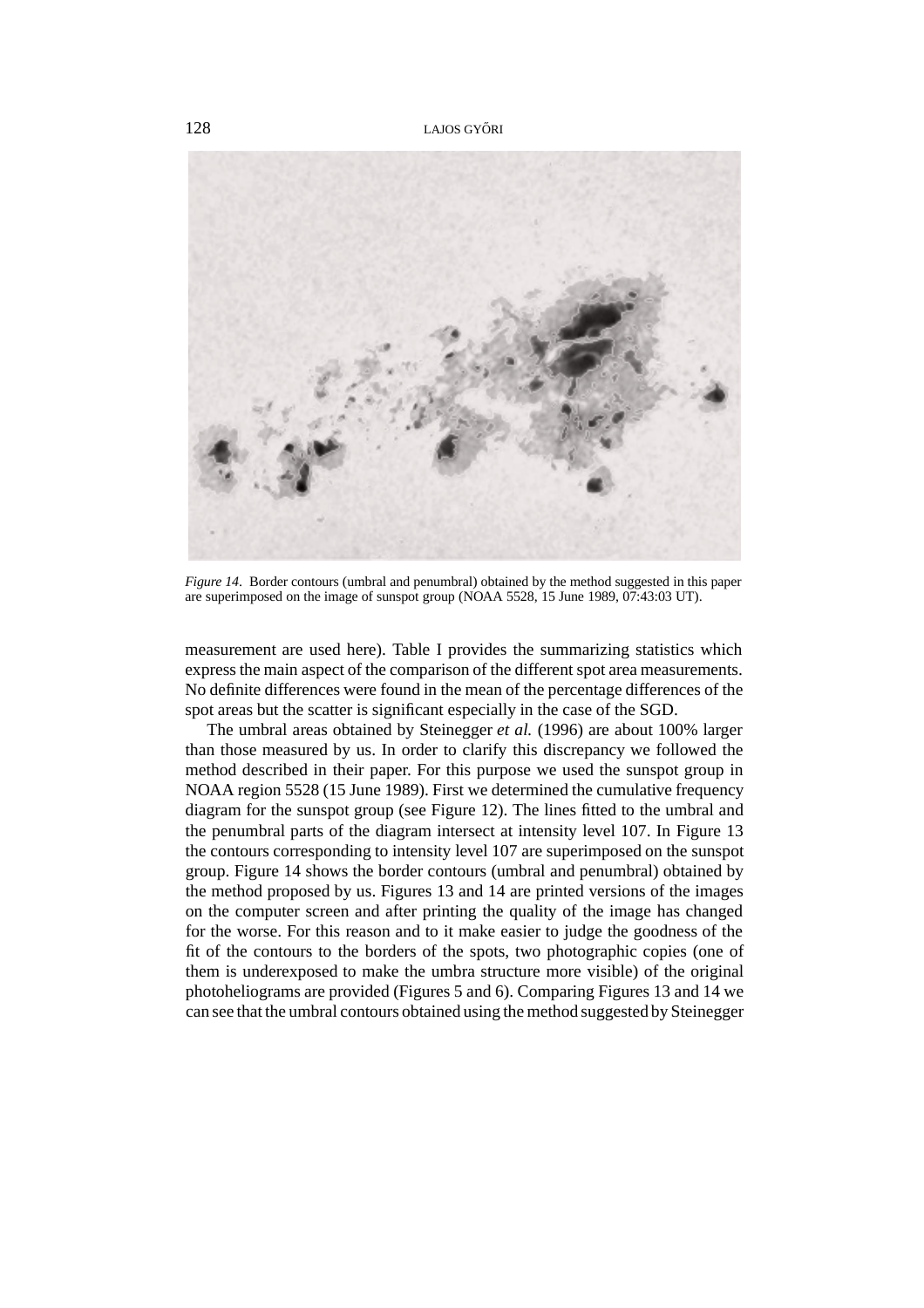*et al.* (1996) embrace a significantly larger area than the contours obtained by the method proposed in this paper. The umbral area determined by the contours of Figure 13 is 48% larger then the one obtained by the contours of Figure 14. This value is very near to the 51% which is the percentage difference between the Gyula and Tenerife measurements for the umbral area for this day (see Figure 11). A similar result was obtained for sunspot group NOAA region 5528 on 13 June 1989. Using the method suggested by Steinegger *et al.* (1996) we obtained 62% larger area than with the method proposed by us here. The difference between Gyula and Tenerife measurements for umbral area for this day is 67% (see Figure 11).

Using the umbral contours in Figure 14, the following statistics can be established for their intensities: Their average intensity is 120, the standard deviation is 19 and their intensities change between 101 and 160. These statistics question whether a unique cutoff value can be adopted for every umbra. In their paper Steinegger *et al.* (1996) concluded: 'Obviously, at some of the observatories certain parts of the umbra are identified as penumbra.' In the light of the above-mentioned facts, we think that the opposite statement is valid, that is, in their measurements for umbral area, certain parts of the penumbra are identified as umbra.

## **6. Discussion**

Using the concepts presented above, computer programs were written to single out spots inside a sunspot group and to determine their positions and areas. The programs can use CCD or scanned images of sunspot groups. The proposed method has the advantage over other methods (Dezso*ct al.*, 1987; De La Rue, 1869) used for this purpose that it gets rid of the human involvement in the measuring process so it may result in better homogeneity and accuracy of the database compiled using this method. It is another advantage, especially near the limb, that before determining spot areas a limb correction is applied. It can also be mentioned as a benefit that taking into account the bright regions of the penumbra, a more accurate spot area can be determined.

## **Acknowledgements**

This work was supported by the Hungarian Foundation for Scientific Research under grant No. OTKA 007422, and by the Hungarian–American Joint Fund for Science and Technology under contract No. 95a-524.

#### **References**

Andrews, H. C. and Hunt, B. R.: 1977, *Digital Image Restoration*, Prentice-Hall, Inc., Englewood Cliffs, New Jersey.